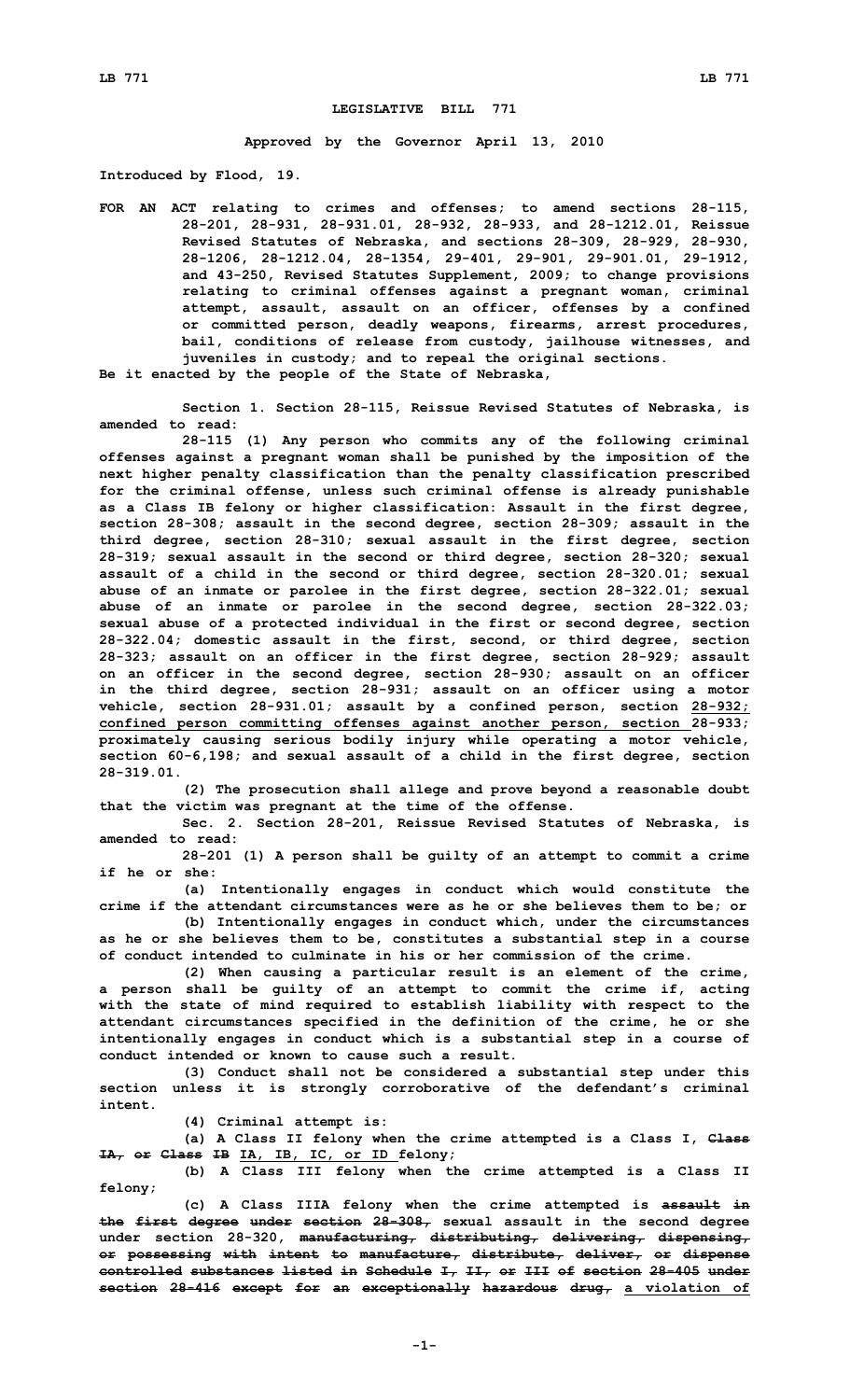**subdivision (2)(b) of section 28-416, incest under section 28-703, child abuse under subsection (5) of section 28-707, assault on an officer in the second degree under section 28-930, or assault by <sup>a</sup> confined person with <sup>a</sup> deadly or dangerous weapon under section 28-932; (d) <sup>A</sup> Class IV felony when the crime attempted is <sup>a</sup> Class III felony not listed in subdivision (4)(c) of this section; (e) <sup>A</sup> Class <sup>I</sup> misdemeanor when the crime attempted is <sup>a</sup> Class IIIA or Class IV felony; (f) <sup>A</sup> Class II misdemeanor when the crime attempted is <sup>a</sup> Class <sup>I</sup> misdemeanor; and (g) <sup>A</sup> Class III misdemeanor when the crime attempted is <sup>a</sup> Class II misdemeanor. Sec. 3. Section 28-309, Revised Statutes Supplement, 2009, is amended to read: 28-309 (1) <sup>A</sup> person commits the offense of assault in the second degree if he or she: (a) Intentionally or knowingly causes bodily injury to another person with <sup>a</sup> dangerous instrument; (b) Recklessly causes serious bodily injury to another person with <sup>a</sup> dangerous instrument; or (c) While during confinement or (c) Unlawfully strikes or wounds another (i) while legally confined in <sup>a</sup> jail or an adult correctional or penal institution, (ii) while otherwise in legal custody of the Department of Correctional Services, or in any county jail, unlawfully strikes or wounds another. (iii) while committed as <sup>a</sup> dangerous sex offender under the Sex Offender Commitment Act. (2) Assault in the second degree shall be <sup>a</sup> Class III felony. Sec. 4. Section 28-929, Revised Statutes Supplement, 2009, is amended to read: 28-929 (1) <sup>A</sup> person commits the offense of assault on an officer in the first degree if: (a) He he or she intentionally or knowingly causes serious bodily injury: to (i) To <sup>a</sup> peace officer, <sup>a</sup> probation officer, or an employee of the Department of Correctional Services; or (ii) To an employee of the Department of Health and Human Services if the person committing the offense is committed as <sup>a</sup> dangerous sex offender under the Sex Offender Commitment Act; and (b) The offense is committed while such officer or employee is engaged in the performance of his or her official duties. (2) Assault on an officer in the first degree shall be <sup>a</sup> Class ID felony. Sec. 5. Section 28-930, Revised Statutes Supplement, 2009, is amended to read: 28-930 (1) <sup>A</sup> person commits the offense of assault on an officer in the second degree if: (a) He he or she: (a) (i) Intentionally or knowingly causes bodily injury with <sup>a</sup> dangerous instrument: to (A) To <sup>a</sup> peace officer, <sup>a</sup> probation officer, or an employee of the Department of Correctional Services; or (B) To an employee of the Department of Health and Human Services if the person committing the offense is committed as <sup>a</sup> dangerous sex offender under the Sex Offender Commitment Act; orwhile such officer or employee is engaged in the performance of his or her official duties; or (b) (ii) Recklessly causes bodily injury with <sup>a</sup> dangerous instrument: to (A) To <sup>a</sup> peace officer, <sup>a</sup> probation officer, or an employee of the Department of Correctional Services; or (B) To an employee of the Department of Health and Human Services if the person committing the offense is committed as <sup>a</sup> dangerous sex offender under the Sex Offender Commitment Act; and (b) The offense is committed while such officer or employee is engaged in the performance of his or her official duties. (2) Assault on an officer in the second degree shall be <sup>a</sup> Class II felony. Sec. 6. Section 28-931, Reissue Revised Statutes of Nebraska, is amended to read: 28-931 (1) <sup>A</sup> person commits the offense of assault on an officer in the third degree if: (a) He he or she intentionally, knowingly, or recklessly causes bodily injury: to**

**-2-**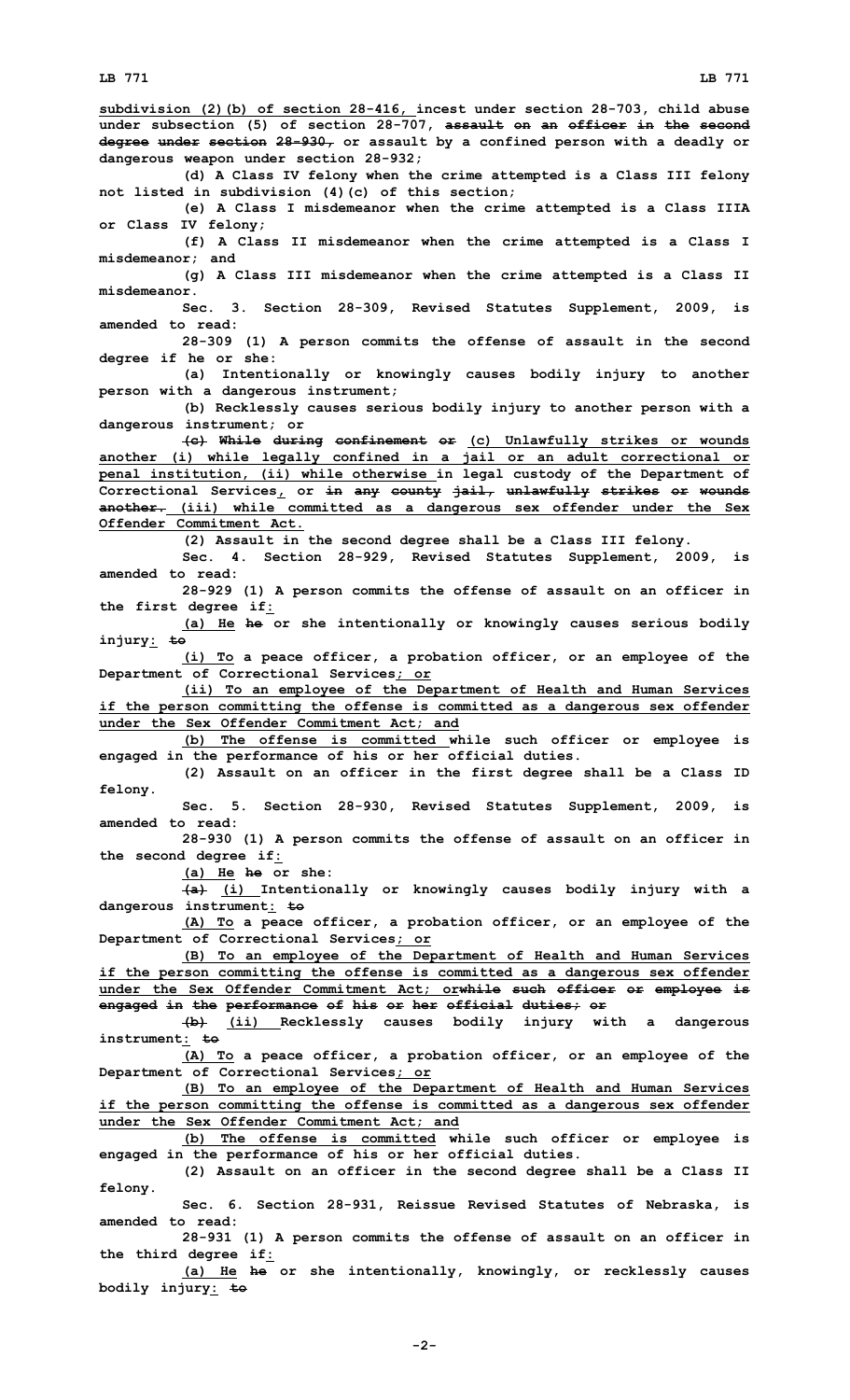**(i) To <sup>a</sup> peace officer, <sup>a</sup> probation officer, or an employee of the Department of Correctional Services; or**

**(ii) To an employee of the Department of Health and Human Services if the person committing the offense is committed as <sup>a</sup> dangerous sex offender under the Sex Offender Commitment Act; and**

**(b) The offense is committed while such officer or employee is engaged in the performance of his or her official duties.**

**(2) Assault on an officer in the third degree shall be <sup>a</sup> Class IIIA felony.**

**Sec. 7. Section 28-931.01, Reissue Revised Statutes of Nebraska, is amended to read:**

**28-931.01 (1) <sup>A</sup> person commits the offense of assault on an officer using <sup>a</sup> motor vehicle if:**

**(a) By using <sup>a</sup> motor vehicle to run over or to strike an officer or employee or by using <sup>a</sup> motor vehicle to collide with an officer's or employee's motor vehicle, he or she intentionally and knowingly causes bodily injury: to**

**(i) To <sup>a</sup> peace officer, <sup>a</sup> probation officer, or an employee of the Department of Correctional Services; or**

**(ii) To an employee of the Department of Health and Human Services if the person committing the offense is committed as <sup>a</sup> dangerous sex offender under the Sex Offender Commitment Act; and(a) by using <sup>a</sup> motor vehicle to run over or to strike such officer or employee or (b) by using <sup>a</sup> motor vehicle to collide with such officer's or employee's motor vehicle,**

**(b) The offense is committed while such officer or employee is engaged in the performance of his or her duties.**

**(2) Assault on an officer using <sup>a</sup> motor vehicle shall be <sup>a</sup> Class IIIA felony.**

**Sec. 8. Section 28-932, Reissue Revised Statutes of Nebraska, is amended to read:**

**28-932 (1) Any person (a)(i) who is legally confined in <sup>a</sup> jail or an adult correctional or penal institution, (ii) who is otherwise in legal custody of the Department of Correctional Services, or (iii) who is committed as <sup>a</sup> dangerous sex offender under the Sex Offender Commitment Act and (b) who intentionally, knowingly, or recklessly causes bodily injury to another person shall be guilty of <sup>a</sup> Class IIIA felony, except that if <sup>a</sup> deadly or dangerous weapon is used to commit such assault he or she shall be guilty of <sup>a</sup> Class III felony.**

**(2) Sentences imposed under subsection (1) of this section shall be consecutive to any sentence or sentences imposed for violations committed prior to the violation of subsection (1) of this section and shall not include any credit for time spent in custody prior to sentencing unless the time in custody is solely related to the offense for which the sentence is being imposed under this section.**

**Sec. 9. Section 28-933, Reissue Revised Statutes of Nebraska, is amended to read:**

**28-933 (1) Any person (a)(i) who is legally confined in <sup>a</sup> jail or an adult correctional or penal institution, (ii) who is otherwise in legal custody of the Department of Correctional Services, or (iii) who is committed as <sup>a</sup> dangerous sex offender under the Sex Offender Commitment Act and (b) who commits (a) (i) assault in the first, second, or third degree as defined in sections 28-308 to 28-310, (b) (ii) terroristic threats as defined in section 28-311.01, (c) (iii) kidnapping as defined in section 28-313, or (d) (iv) false imprisonment in the first or second degree as defined in sections 28-314 and 28-315, against any person for the purpose of compelling or inducing the performance of any act by such person or any other person shall be guilty of <sup>a</sup> Class II felony.**

**(2) Sentences imposed under subsection (1) of this section shall be served consecutive to any sentence or sentences imposed for violations committed prior to the violation of subsection (1) of this section and shall not include any credit for time spent in custody prior to sentencing unless the time in custody is solely related to the offense for which the sentence is being imposed under this section.**

**Sec. 10. Section 28-1206, Revised Statutes Supplement, 2009, is amended to read:**

**28-1206 (1)(a) Any person who possesses <sup>a</sup> firearm, <sup>a</sup> knife, or brass or iron knuckles and who has previously been convicted of <sup>a</sup> felony, who is <sup>a</sup> fugitive from justice, or who is the subject of <sup>a</sup> current and validly issued domestic violence protection order and is knowingly violating such order, or (b) any person who possesses any <sup>a</sup> firearm or brass or iron knuckles and who has been convicted within the past seven years of <sup>a</sup> misdemeanor crime of domestic violence, commits the offense of possession of <sup>a</sup> deadly weapon by <sup>a</sup>**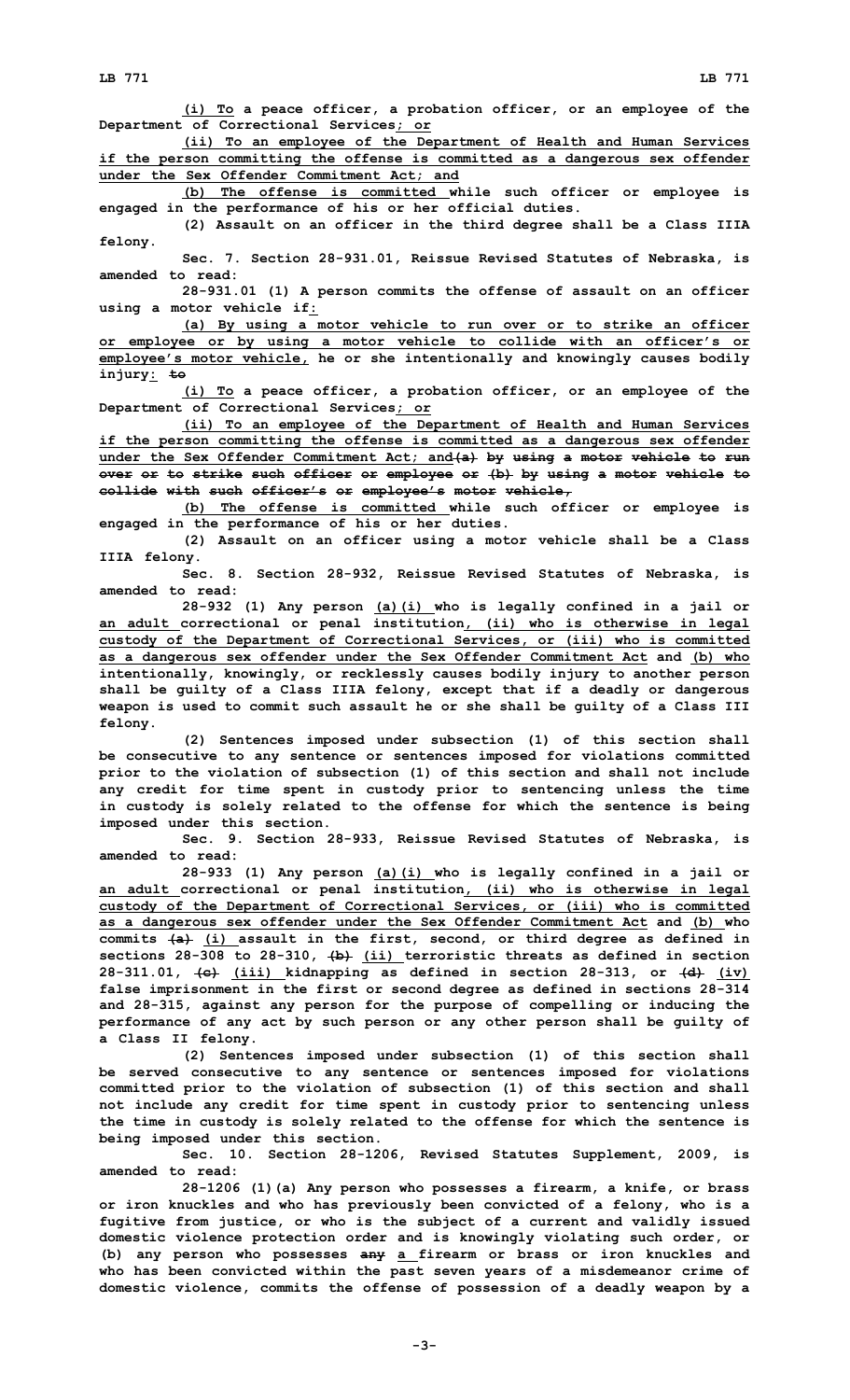**prohibited person.**

**(2) The felony conviction may have been had in any court in the United States, the several states, territories, or possessions, or the District of Columbia.**

**(3)(a) Possession of <sup>a</sup> deadly weapon which is not <sup>a</sup> firearm by <sup>a</sup> prohibited person is <sup>a</sup> Class III felony.**

**(b) Possession of <sup>a</sup> deadly weapon which is <sup>a</sup> firearm by <sup>a</sup> prohibited person is <sup>a</sup> Class ID felony for <sup>a</sup> first offense and <sup>a</sup> Class IB felony for <sup>a</sup> second or subsequent offense.**

**(4)(a)(i) For purposes of this section, misdemeanor crime of domestic violence means:**

**(A)(I) A crime that is classified as <sup>a</sup> misdemeanor under the laws of the United States or the District of Columbia or the laws of any state, territory, possession, or tribe;**

**(II) <sup>A</sup> crime that has, as an element, the use or attempted use of physical force or the threatened use of <sup>a</sup> deadly weapon; and**

**(III) <sup>A</sup> crime that is committed by another against his or her spouse, his or her former spouse, <sup>a</sup> person with whom he or she has <sup>a</sup> child in common whether or not they have been married or lived together at any time, or <sup>a</sup> person with whom he or she is or was involved in <sup>a</sup> dating relationship as defined in section 28-323; or**

**(B)(I) Assault in the third degree under section 28-310, stalking under subsection (1) of section 28-311.04, false imprisonment in the second degree under section 28-315, or first offense domestic assault in the third degree under subsection (1) of section 28-323 or any attempt or conspiracy to commit one of these offenses; and**

**(II) The crime is committed by another against his or her spouse, his or her former spouse, <sup>a</sup> person with whom he or she has <sup>a</sup> child in common whether or not they have been married or lived together at any time, or <sup>a</sup> person with whom he or she is or was involved in <sup>a</sup> dating relationship as defined in section 28-323.**

**(ii) <sup>A</sup> person shall not be considered to have been convicted of <sup>a</sup> misdemeanor crime of domestic violence unless:**

**(A) The person was represented by counsel in the case or knowingly and intelligently waived the right to counsel in the case; and**

**(B) In the case of <sup>a</sup> prosecution for <sup>a</sup> misdemeanor crime of domestic violence for which <sup>a</sup> person was entitled to <sup>a</sup> jury trial in the jurisdiction in which the case was tried, either:**

**(I) The case was tried to <sup>a</sup> jury; or**

**(II) The person knowingly and intelligently waived the right to have the case tried to <sup>a</sup> jury.**

**(b) For purposes of this section, subject of <sup>a</sup> current and validly issued domestic violence protection order pertains to <sup>a</sup> current court order that was validly issued pursuant to section 28-311.09 or 42-924 or that meets or exceeds the criteria set forth in section 28-311.10 regarding protection orders issued by <sup>a</sup> court in another any other state, or <sup>a</sup> territory, possession, or tribe.**

**Sec. 11. Section 28-1212.01, Reissue Revised Statutes of Nebraska, is amended to read:**

**28-1212.01 For purposes of section sections 28-1212.02 and 28-1212.04:**

**(1) Aircraft shall mean means any contrivance intended for and capable of transporting persons through the airspace;**

**(2) Inhabited shall mean means currently being used for dwelling purposes; and**

**(3) Occupied shall mean means that <sup>a</sup> person is physically present in <sup>a</sup> building, motor vehicle, or aircraft.**

**Sec. 12. Section 28-1212.04, Revised Statutes Supplement, 2009, is amended to read:**

**28-1212.04 Any person, within the territorial boundaries of any city, incorporated village, or county containing <sup>a</sup> city of the metropolitan class or primary class, who unlawfully, knowingly, and intentionally or recklessly discharges <sup>a</sup> firearm, while in any motor vehicle or in the proximity of any motor vehicle that such person has just exited, at or in the general direction of any person, dwelling, building, structure, occupied motor vehicle, occupied aircraft, inhabited motor home as defined in section 71-4603, or inhabited camper unit as defined in section 60-1801, is guilty of <sup>a</sup> Class IC felony.**

**Sec. 13. Section 28-1354, Revised Statutes Supplement, 2009, is amended to read:**

**28-1354 For purposes of the Public Protection Act:**

**(1) Enterprise means any individual, sole proprietorship,**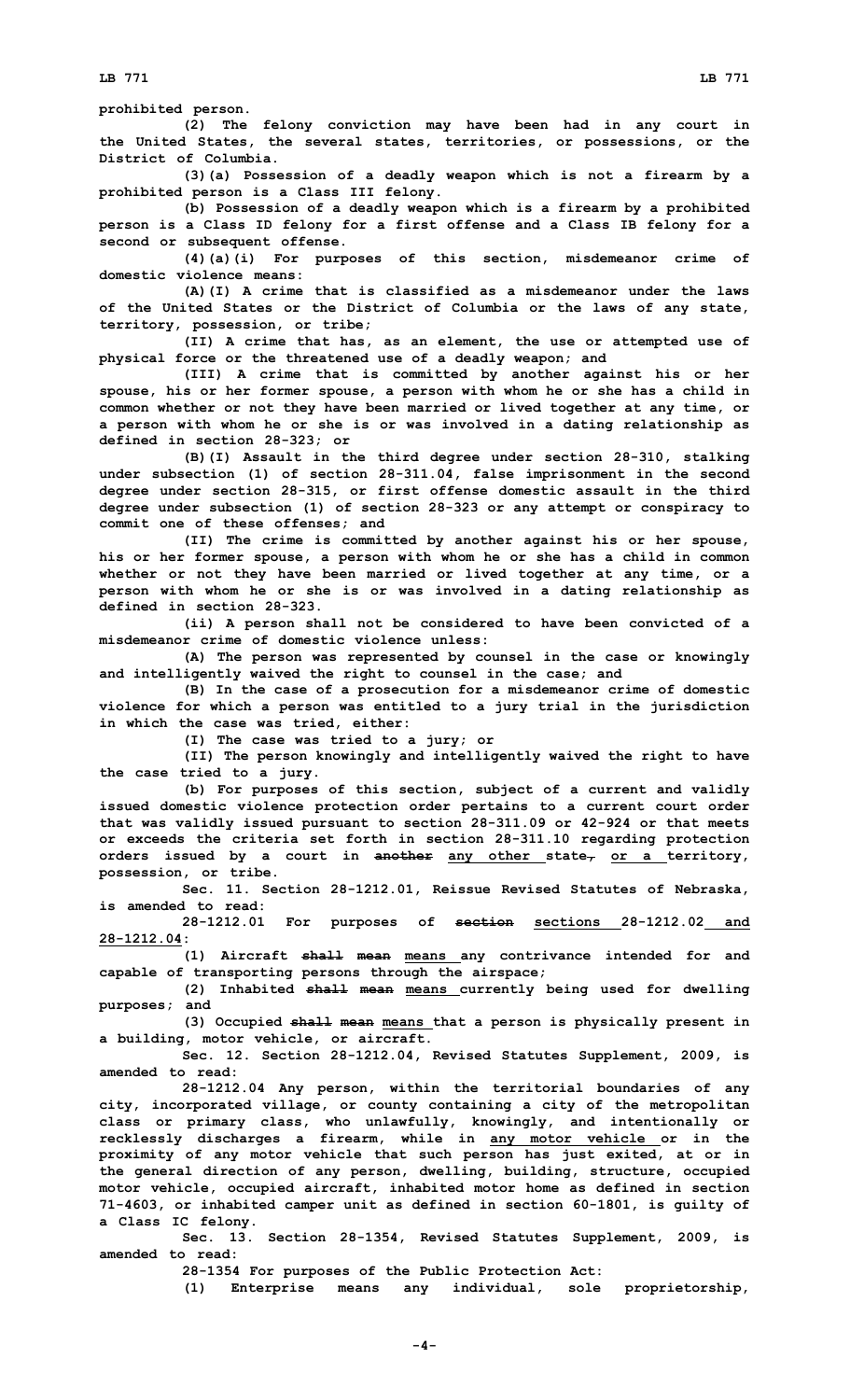**partnership, corporation, trust, association, or any legal entity, union, or group of individuals associated in fact although not <sup>a</sup> legal entity, and shall include illicit as well as licit enterprises as well as other entities;**

**(2) Pattern of racketeering activity means <sup>a</sup> cumulative loss for one or more victims or gains for the enterprise of not less than one thousand five hundred dollars resulting from at least two acts of racketeering activity, one of which occurred after August 30, 2009, and the last of which occurred within ten years, excluding any period of imprisonment, after the commission of <sup>a</sup> prior act of racketeering activity;**

**(3) Person means any individual or entity, as defined in section 21-2014, holding or capable of holding <sup>a</sup> legal, equitable, or beneficial interest in property;**

**(4) Prosecutor includes the Attorney General of the State of Nebraska, the deputy attorney general, assistant attorneys general, <sup>a</sup> county attorney, <sup>a</sup> deputy county attorney, or any person so designated by the Attorney General, <sup>a</sup> county attorney, or <sup>a</sup> court of the state to carry out the powers conferred by the act;**

**(5) Racketeering activity includes the commission of, criminal attempt to commit, conspiracy to commit, aiding and abetting in the commission of, aiding in the consummation of, acting as an accessory to the commission of, or the solicitation, coercion, or intimidation of another to commit or aid in the commission of any of the following:**

**(a) Offenses against the person which include: Murder in the first degree under section 28-303; murder in the second degree under section 28-304; manslaughter under section 28-305; assault in the first degree under section 28-308; assault in the second degree under section 28-309; assault in the third degree under section 28-310; terroristic threats under section 28-311.01; kidnapping under section 28-313; false imprisonment in the first degree under section 28-314; false imprisonment in the second degree under section 28-315; sexual assault in the first degree under section 28-319; and robbery under section 28-324;**

**(b) Offenses relating to controlled substances which include: To unlawfully manufacture, distribute, deliver, dispense, or possess with intent to manufacture, distribute, deliver, or dispense <sup>a</sup> controlled substance under subsection (1) of section 28-416; possession of marijuana weighing more than one pound under subsection (12) of section 28-416; possession of money used or intended to be used to facilitate <sup>a</sup> violation of subsection (1) of section 28-416 prohibited under subsection (17) of section 28-416; any violation of section 28-418; to unlawfully manufacture, distribute, deliver, or possess with intent to distribute or deliver an imitation controlled substance under section 28-445; possession of anhydrous ammonia with the intent to manufacture methamphetamine under section 28-451; and possession of ephedrine, pseudoephedrine, or phenylpropanolamine with the intent to manufacture methamphetamine under section 28-452;**

**(c) Offenses against property which include: Arson in the first degree under section 28-502; arson in the second degree under section 28-503; arson in the third degree under section 28-504; burglary under section 28-507; theft by unlawful taking or disposition under section 28-511; theft by shoplifting under section 28-511.01; theft by deception under section 28-512; theft by extortion under section 28-513; theft of services under section 28-515; theft by receiving stolen property under section 28-517; criminal mischief under section 28-519; and unlawfully depriving or obtaining property or services using <sup>a</sup> computer under section 28-1344;**

**(d) Offenses involving fraud which include: Burning to defraud an insurer under section 28-505; forgery in the first degree under section 28-602; forgery in the second degree under section 28-603; criminal possession of <sup>a</sup> forged instrument under section 28-604; criminal possession of forgery devices under section 28-605; criminal impersonation under section 28-638; identity theft under section 28-639; identity fraud under section 28-640; false statement or book entry under section 28-612; tampering with <sup>a</sup> publicly exhibited contest under section 28-614; issuing <sup>a</sup> false financial statement for purposes of obtaining <sup>a</sup> financial transaction device under section 28-619; unauthorized use of <sup>a</sup> financial transaction device under section 28-620; criminal possession of <sup>a</sup> financial transaction device under section 28-621; unlawful circulation of <sup>a</sup> financial transaction device in the first degree under section 28-622; unlawful circulation of <sup>a</sup> financial transaction device in the second degree under section 28-623; criminal possession of <sup>a</sup> blank financial transaction device under section 28-624; criminal sale of <sup>a</sup> blank financial transaction device under section 28-625; criminal possession of <sup>a</sup> forgery device under section 28-626; unlawful manufacture of <sup>a</sup> financial transaction device under section 28-627; laundering of sales forms under section 28-628; unlawful acquisition of sales form processing services under**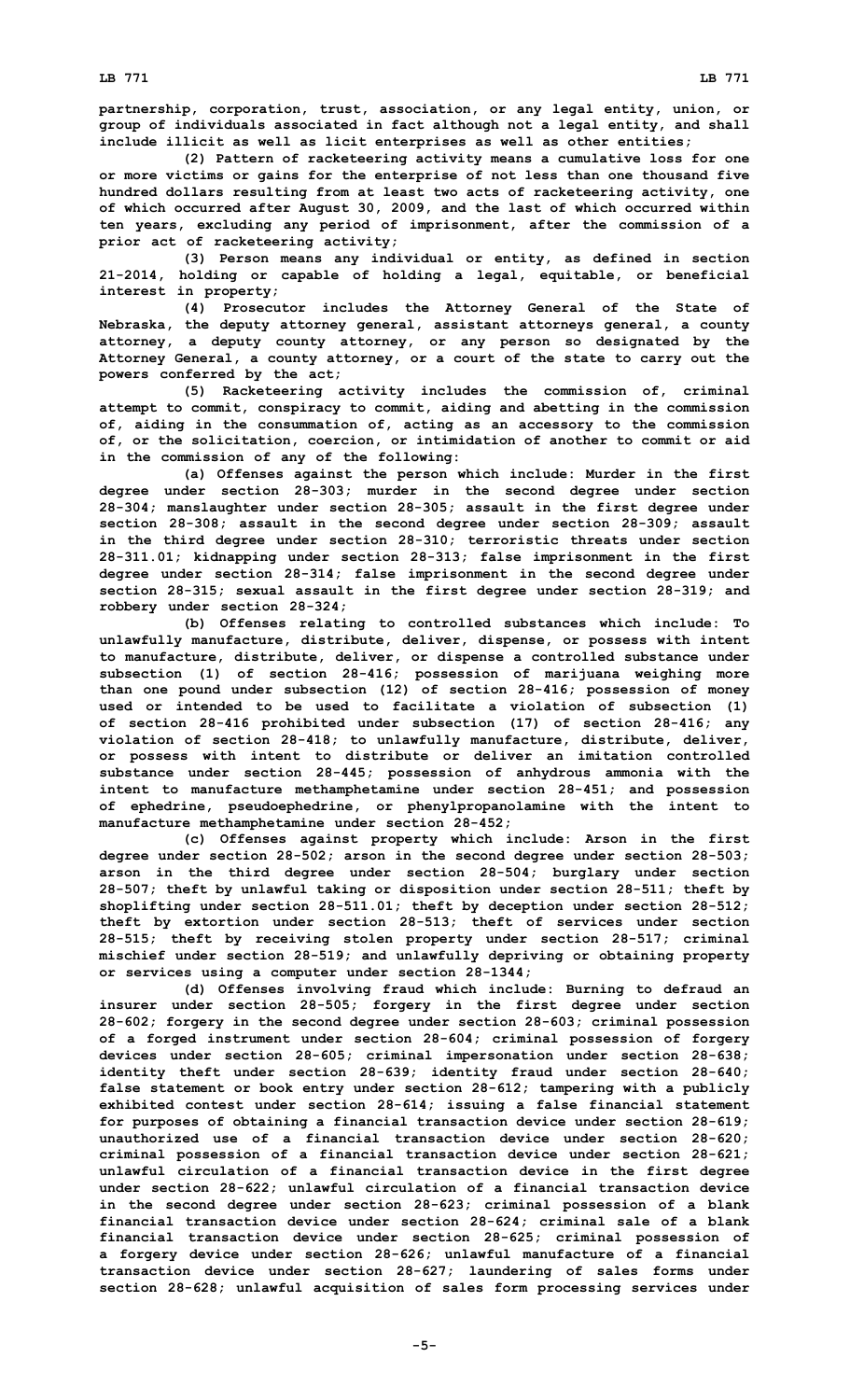**section 28-629; unlawful factoring of <sup>a</sup> financial transaction device under section 28-630; and fraudulent insurance acts under section 28-631;**

**(e) Offenses involving governmental operations which include: Abuse of public records under section 28-911; perjury or subornation of perjury under section 28-915; bribery under section 28-917; bribery of <sup>a</sup> witness under section 28-918; tampering with <sup>a</sup> witness or informant or jury tampering under section 28-919; bribery of <sup>a</sup> juror under section 28-920; assault on an officer in the first degree under section 28-929; assault on an officer in the second degree under section 28-930; assault on an officer in the third degree under section 28-931; and assault on an officer using <sup>a</sup> motor vehicle under section 28-931.01;**

**(f) Offenses involving gambling which include: Promoting gambling in the first degree under section 28-1102; possession of gambling records under section 28-1105; gambling debt collection under section 28-1105.01; and possession of <sup>a</sup> gambling device under section 28-1107;**

**(g) Offenses relating to firearms, weapons, and explosives which include: Carrying <sup>a</sup> concealed weapon under section 28-1202; transportation or possession of machine guns, short rifles, or short shotguns under section 28-1203; unlawful possession of <sup>a</sup> revolver handgun under section 28-1204; unlawful transfer of <sup>a</sup> firearm to <sup>a</sup> juvenile under section 28-1204.01; using <sup>a</sup> deadly weapon to commit <sup>a</sup> felony or possession of <sup>a</sup> deadly weapon during the commission of <sup>a</sup> felony under section 28-1205; possession of <sup>a</sup> deadly weapon by <sup>a</sup> felon or <sup>a</sup> fugitive from justice prohibited person under section 28-1206; possession of <sup>a</sup> defaced firearm under section 28-1207; defacing <sup>a</sup> firearm under section 28-1208; unlawful discharge of <sup>a</sup> firearm under section 28-1212.02; possession, receipt, retention, or disposition of <sup>a</sup> stolen firearm under section 28-1212.03; unlawful possession of explosive materials in the first degree under section 28-1215; unlawful possession of explosive materials in the second degree under section 28-1216; unlawful sale of explosives under section 28-1217; use of explosives without <sup>a</sup> permit under section 28-1218; obtaining an explosives permit through false representations under section 28-1219; possession of <sup>a</sup> destructive device under section 28-1220; threatening the use of explosives or placing <sup>a</sup> false bomb under section 28-1221; using explosives to commit <sup>a</sup> felony under section 28-1222; using explosives to damage or destroy property under section 28-1223; and using explosives to kill or injure any person under section 28-1224;**

**(h) Any violation of the Securities Act of Nebraska pursuant to section 8-1117;**

**(i) Any violation of the Nebraska Revenue Act of 1967 pursuant to section 77-2713;**

**(j) Offenses relating to public health and morals which include: Prostitution under section 28-801; pandering under section 28-802; keeping <sup>a</sup> place of prostitution under section 28-804; human trafficking or forced labor or services under section 28-831; <sup>a</sup> violation of section 28-1005; and any act relating to the visual depiction of sexually explicit conduct prohibited in the Child Pornography Prevention Act; and**

**(k) <sup>A</sup> violation of the Computer Crimes Act;**

**(6) State means the State of Nebraska or any political subdivision or any department, agency, or instrumentality thereof; and**

**(7) Unlawful debt means <sup>a</sup> debt of at least one thousand five hundred dollars:**

**(a) Incurred or contracted in gambling activity which was in violation of federal law or the law of the state or which is unenforceable under state or federal law in whole or in part as to principal or interest because of the laws relating to usury; or**

**(b) Which was incurred in connection with the business of gambling in violation of federal law or the law of the state or the business of lending money or <sup>a</sup> thing of value at <sup>a</sup> rate usurious under state law if the usurious rate is at least twice the enforceable rate.**

**Sec. 14. Section 29-401, Revised Statutes Supplement, 2009, is amended to read:**

**29-401 Every sheriff, deputy sheriff, marshal, deputy marshal, security guard, police officer, or peace officer as defined in subdivision (15) of section 49-801 shall arrest and detain any person found violating any law of this state or any legal ordinance of any city or incorporated village until <sup>a</sup> legal warrant can be obtained, except that (1) any such law enforcement officer taking <sup>a</sup> juvenile under the age of eighteen years into his or her custody for any violation herein defined shall proceed as set forth in sections 43-248, 43-248.01, 43-250, 43-251, 43-251.01, and 43-253 and (2) the court in which the juvenile is to appear shall not accept <sup>a</sup> plea from the juvenile until finding that the parents of the juvenile have been notified or that reasonable efforts to notify such parents have been made as provided in**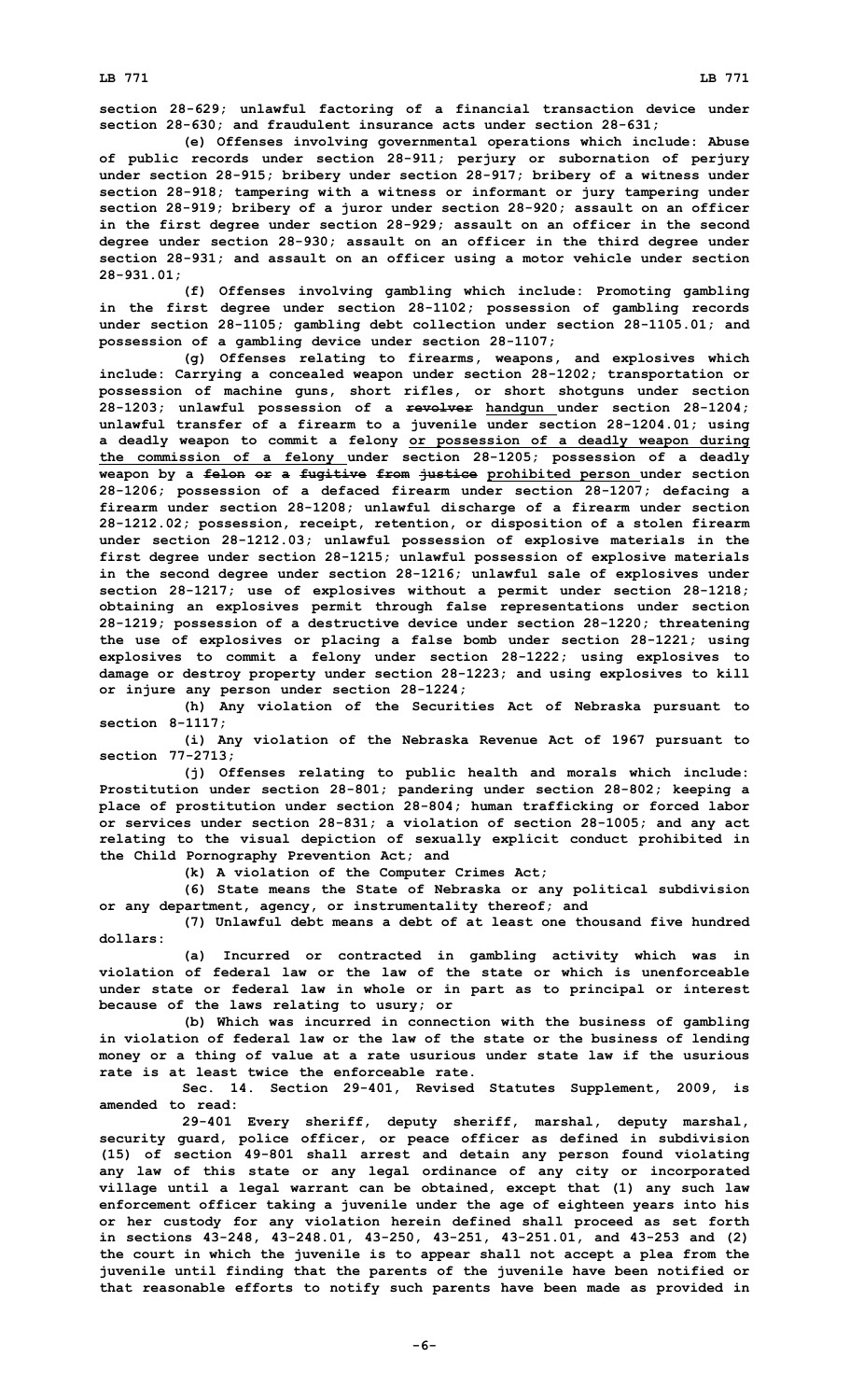**Sec. 15. Section 29-901, Revised Statutes Supplement, 2009, is amended to read:**

**29-901 Any bailable defendant shall be ordered released from custody pending judgment on his or her personal recognizance unless the judge determines in the exercise of his or her discretion that such a release will not reasonably assure the appearance of the defendant as required or that such <sup>a</sup> release could jeopardize the safety and maintenance of evidence or the safety of victims, witnesses, or other persons in the community. When such determination is made, the judge shall either in lieu of or in addition to such <sup>a</sup> release impose the first of the following conditions of release which will reasonably assure the appearance of the person for trial or, if no single condition gives that assurance, any combination of the following conditions:**

**(1) Place the defendant in the custody of <sup>a</sup> designated person or organization agreeing to supervise the defendant;**

**(2) Place restrictions on the travel, association, or place of abode of the defendant during the period of such release;**

**(3) Require, at the option of any bailable defendant, either of the following:**

**(a) The execution of an appearance bond in <sup>a</sup> specified amount and the deposit with the clerk of the court in cash of <sup>a</sup> sum not to exceed ten percent of the amount of the bond, ninety percent of such deposit to be returned to the defendant upon the performance of the appearance or appearances and ten percent to be retained by the clerk as appearance bond costs, except that when no charge is subsequently filed against the defendant or if the charge or charges which are filed are dropped before the appearance of the defendant which the bond was to assure, the entire deposit shall be returned to the defendant. If the bond is subsequently reduced by the court after the original bond has been posted, no additional appearance bond costs shall be retained by the clerk. The difference in the appearance bond costs between the original bond and the reduced bond shall be returned to the defendant. In no event shall the deposit be less than twenty-five dollars. Whenever jurisdiction is transferred from <sup>a</sup> court requiring an appearance bond under this subdivision to another state court, the transferring court shall transfer the ninety percent of the deposit remaining after the appearance bond costs have been retained. No further costs shall be levied or collected by the court acquiring jurisdiction; or**

**(b) The execution of <sup>a</sup> bail bond with such surety or sureties as shall seem proper to the judge or, in lieu of such surety or sureties, at the option of such person, <sup>a</sup> cash deposit of such sum so fixed, conditioned for his or her appearance before the proper court, to answer the offense with which he or she may be charged and to appear at such times thereafter as may be ordered by the proper court. The cash deposit shall be returned to the defendant upon the performance of all appearances.**

**If the amount of bail is deemed insufficient by the court before which the offense is pending, the court may order an increase of such bail and the defendant shall provide the additional undertaking, written or cash, to secure his or her release. All recognizances in criminal cases shall be in writing and be continuous from term to term until final judgment of the court in such cases and shall also extend, when the court has suspended execution of sentence for <sup>a</sup> limited time, as provided in section 29-2202, or, when the court has suspended execution of sentence to enable the defendant to apply for <sup>a</sup> writ of error to the Supreme Court or Court of Appeals, as provided in section 29-2301, until the period of suspension has expired. When two or more indictments or informations are returned against the same person at the same term of court, the recognizance given may be made to include all offenses charged therein. Each surety on such recognizance shall be required to justify under oath in <sup>a</sup> sum twice the amount of such recognizance and give the description of real estate owned by him or her of <sup>a</sup> value above encumbrance equal to the amount of such justification and shall name all other cases pending in which he or she is <sup>a</sup> surety. No one shall be accepted as surety on recognizance aggregating <sup>a</sup> sum in excess of his or her equity in the real estate, but such recognizance shall not constitute <sup>a</sup> lien on the real estate described therein until judgment is entered thereon against such surety; or**

**(4) Impose any other condition deemed reasonably necessary to assure appearances as required, including <sup>a</sup> condition requiring that the defendant return to custody after specified hours.**

**Sec. 16. Section 29-901.01, Revised Statutes Supplement, 2009, is amended to read:**

**29-901.01 In determining which condition or conditions of release shall reasonably assure appearance and deter possible threats to the safety and maintenance of evidence, or the safety of victims, witnesses, or other**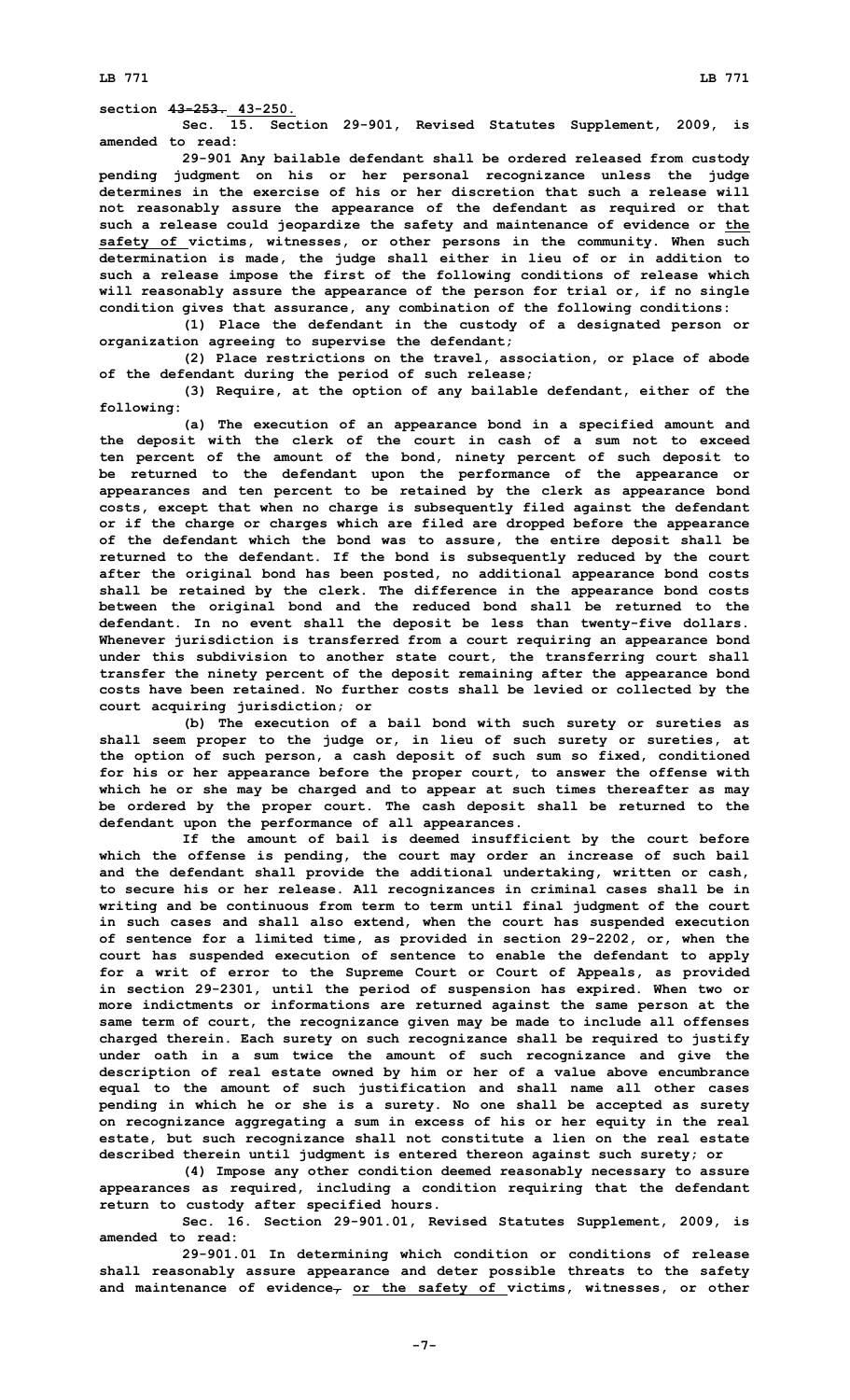**persons in the community, the judge shall, on the basis of available information, take into account the nature and circumstances of the offense charged, including any information to indicate that the defendant might engage in additional criminal activity or pose <sup>a</sup> threat to himself or herself, yet to be collected evidence, alleged victims, potential witnesses, or members of the general public, the defendant's family ties, employment, financial resources, character and mental condition, the length of the defendant's residence in the community, the defendant's record of convictions, and the defendant's record of appearances at court proceedings or of flight to avoid prosecution or of failure to appear at court proceedings.**

**Sec. 17. Section 29-1912, Revised Statutes Supplement, 2009, is amended to read:**

**29-1912 (1) When <sup>a</sup> defendant is charged with <sup>a</sup> felony or when <sup>a</sup> defendant is charged with <sup>a</sup> misdemeanor or <sup>a</sup> violation of <sup>a</sup> city or village ordinance for which imprisonment is <sup>a</sup> possible penalty, he or she may request the court where the case is to be tried, at any time after the filing of the indictment, information, or complaint, to order the prosecuting attorney to permit the defendant to inspect and copy or photograph:**

**(a) The defendant's statement, if any. For purposes of this subdivision, statement means <sup>a</sup> written statement made by the defendant and signed or otherwise adopted or approved by him or her, or <sup>a</sup> stenographic, mechanical, electrical, or other recording, or <sup>a</sup> transcription thereof, which is <sup>a</sup> substantially verbatim recital of an oral statement made by the defendant to an agent of the prosecution, state, or political subdivision thereof, and recorded contemporaneously with the making of such oral statement;**

**(b) The defendant's prior criminal record, if any;**

**(c) The defendant's recorded testimony before <sup>a</sup> grand jury;**

**(d) The names and addresses of witnesses on whose evidence the charge is based;**

**(e) The results and reports of physical or mental examinations, and of scientific tests, or experiments made in connection with the particular case, or copies thereof;**

**(f) Documents, papers, books, accounts, letters, photographs, objects, or other tangible things of whatsoever kind or nature which could be used as evidence by the prosecuting authority;**

**(g) The known criminal history of <sup>a</sup> jailhouse witness;**

**(h) Any deal, promise, inducement, or benefit that the prosecuting attorney or any person acting on behalf of the prosecuting attorney has knowingly made or may make in the future to the jailhouse witness;**

**(i) The specific statements allegedly made by the defendant against whom the jailhouse witness will testify and the time, place, and manner of the defendant's disclosures;**

**(j) The case name and jurisdiction of any criminal cases known to the prosecuting attorney in which <sup>a</sup> jailhouse witness testified about statements made by another criminal defendant that were disclosed to the jailhouse witness while he or she was <sup>a</sup> jailhouse witness and whether the jailhouse witness received any deal, promise, inducement, or benefit in exchange for or subsequent to such testimony; and**

**(k) Any occasion known to the prosecuting attorney in which the jailhouse witness recanted testimony about statements made by another criminal defendant that were disclosed to the jailhouse witness while he or she was <sup>a</sup> jailhouse witness and, if any are known, <sup>a</sup> transcript or copy of such recantation.**

**(2) The court may issue such an order pursuant to the provisions of this section. In the exercise of its judicial discretion, the court shall consider among other things whether:**

**(a) The request is material to the preparation of the defense;**

**(b) The request is not made primarily for the purpose of harassing the prosecution or its witnesses;**

**(c) The request, if granted, would not unreasonably delay the trial of the offense and an earlier request by the defendant could not have reasonably been made;**

**(d) There is no substantial likelihood that the request, if granted, would preclude <sup>a</sup> just determination of the issues at the trial of the offense; or**

**(e) The request, if granted, would not result in the possibility of bodily harm to, or coercion of, witnesses.**

**(3) Whenever the court refuses to grant an order pursuant to the provisions of this section, it shall render its findings in writing together with the facts upon which the findings are based.**

**(4) Whenever the prosecuting attorney believes that the granting of an order under the provisions of this section will result in the possibility**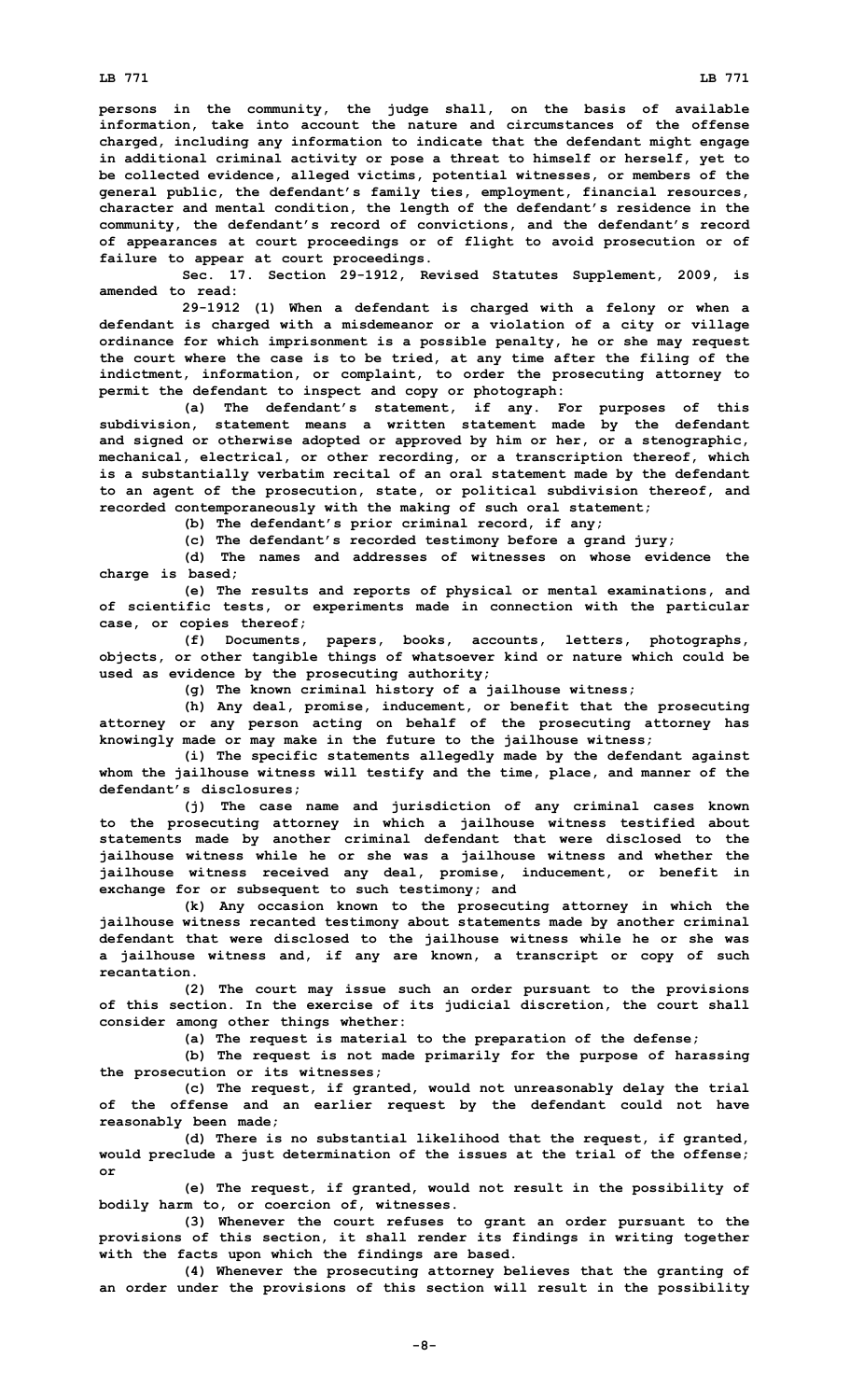**of bodily harm to witnesses or that witnesses will be coerced, the court may permit him or her to make such <sup>a</sup> showing in the form of <sup>a</sup> written statement to be inspected by the court alone. The statement shall be sealed and preserved in the records of the court to be made available to the appellate court in the event of an appeal by the defendant.**

**(5) For purposes of subdivisions (1)(g) through (k) of this section, jailhouse witness means <sup>a</sup> person in the physical custody of any jail or correctional institution as (a) an accused defendant, (b) <sup>a</sup> convicted defendant awaiting sentencing, or (c) <sup>a</sup> convicted defendant serving <sup>a</sup> jail sentence of incarceration, at the time the statements the jailhouse witness will testify about were disclosed.**

**Sec. 18. Section 43-250, Revised Statutes Supplement, 2009, is amended to read:**

**43-250 <sup>A</sup> peace officer who takes <sup>a</sup> juvenile into temporary custody under section 29-401 or 43-248 or pursuant to <sup>a</sup> legal warrant of arrest shall immediately take reasonable measures to notify the juvenile's parent, guardian, custodian, or relative and shall proceed as follows:**

**(1) The peace officer shall release such juvenile;**

**(2) The peace officer shall prepare in triplicate <sup>a</sup> written notice requiring the juvenile to appear before the juvenile court of the county in which such juvenile was taken into custody at <sup>a</sup> time and place specified in the notice or at the call of the court. The notice shall also contain <sup>a</sup> concise statement of the reasons such juvenile was taken into custody. The peace officer shall deliver one copy of the notice to such juvenile and require such juvenile or his or her parent, guardian, other custodian, or relative, or both, to sign <sup>a</sup> written promise that such signer will appear at the time and place designated in the notice. Upon the execution of the promise to appear, the peace officer shall immediately release such juvenile. The peace officer shall, as soon as practicable, file one copy of the notice with the county attorney and, when required by the juvenile court, also file <sup>a</sup> copy of the notice with the juvenile court or the officer appointed by the court for such purpose;**

**(3) While retaining temporary custody, the peace officer shall communicate all relevant available information regarding such juvenile to the probation officer and shall deliver the juvenile, if necessary, to the probation officer. The probation officer shall determine the need for detention of the juvenile as provided in section 43-260.01. Upon determining that the juvenile should be placed in <sup>a</sup> secure or nonsecure placement and securing placement in such secure or nonsecure setting by the probation officer, the peace officer shall implement the probation officer's decision to release or to detain and place the juvenile. When secure detention of <sup>a</sup> juvenile is necessary, such detention shall occur within <sup>a</sup> juvenile detention facility except:**

**(a) When <sup>a</sup> juvenile described in subdivision (1) or (2) of section 43-247, except for <sup>a</sup> status offender, is taken into temporary custody within <sup>a</sup> metropolitan statistical area and where no juvenile detention facility is reasonably available, the juvenile may be delivered, for temporary custody not to exceed six hours, to <sup>a</sup> secure area of <sup>a</sup> jail or other facility intended or used for the detention of adults solely for the purposes of identifying the juvenile and ascertaining his or her health and well-being and for safekeeping while awaiting transport to an appropriate juvenile placement or release to <sup>a</sup> responsible party;**

**(b) When <sup>a</sup> juvenile described in subdivision (1) or (2) of section 43-247, except for <sup>a</sup> status offender, is taken into temporary custody outside of <sup>a</sup> metropolitan statistical area and where no juvenile detention facility is reasonably available, the juvenile may be delivered, for temporary custody not to exceed twenty-four hours excluding nonjudicial days and while awaiting an initial court appearance, to <sup>a</sup> secure area of <sup>a</sup> jail or other facility intended or used for the detention of adults solely for the purposes of identifying the juvenile and ascertaining his or her health and well-being and for safekeeping while awaiting transport to an appropriate juvenile placement or release to <sup>a</sup> responsible party;**

**(c) Whenever <sup>a</sup> juvenile is held in <sup>a</sup> secure area of any jail or other facility intended or used for the detention of adults, there shall be no verbal, visual, or physical contact between the juvenile and any incarcerated adult and there shall be adequate staff to supervise and monitor the juvenile's activities at all times. This subdivision shall not apply to <sup>a</sup> juvenile charged with <sup>a</sup> felony as an adult in county or district court if he or she is sixteen years of age or older;**

**(d) If <sup>a</sup> juvenile is under sixteen years of age or is <sup>a</sup> juvenile as described in subdivision (3) of section 43-247, he or she shall not be placed within <sup>a</sup> secure area of <sup>a</sup> jail or other facility intended or used for the**